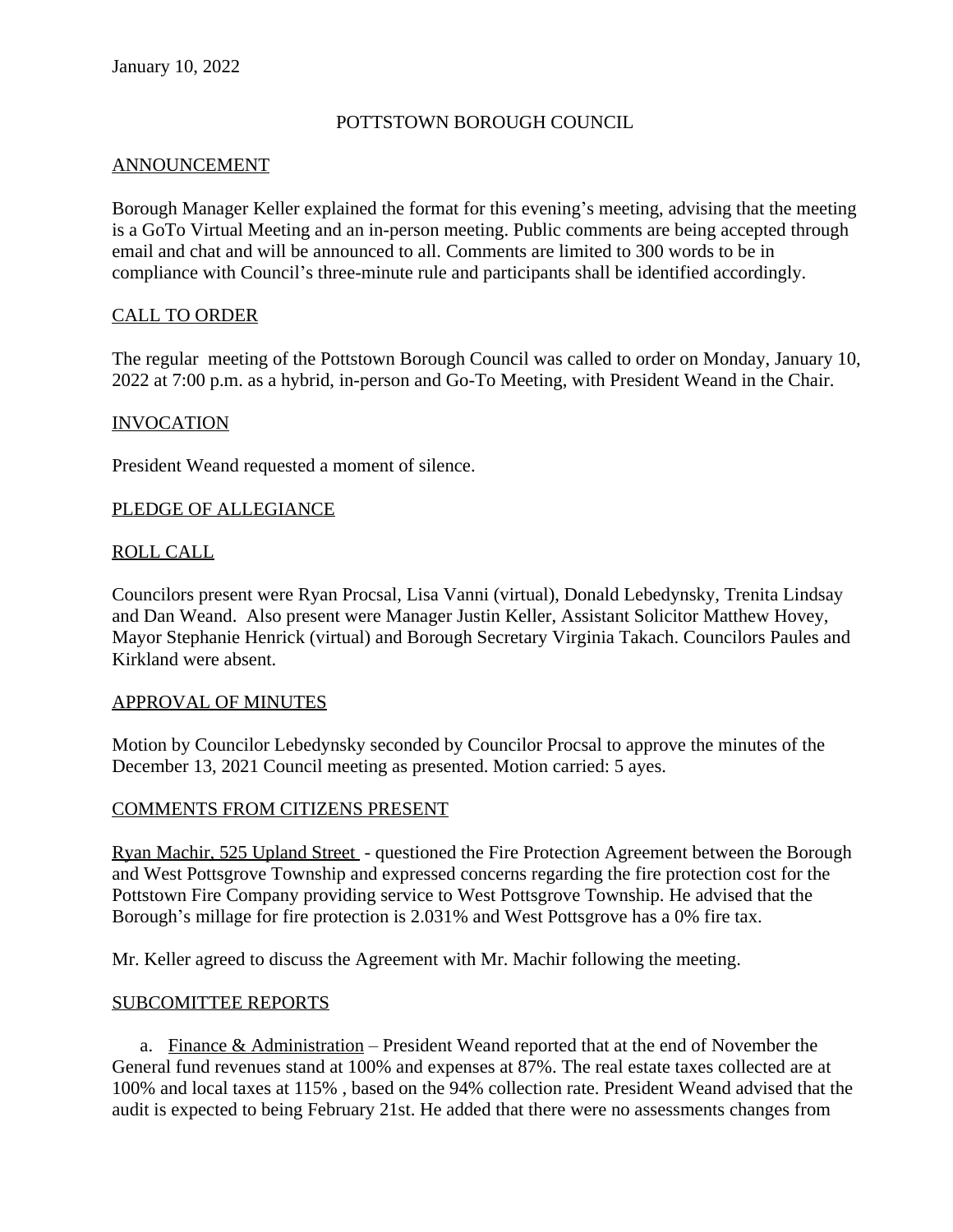October and have increased by \$415,000. The Borough continues to review under-assessed properties with the School District and Portnoff collections continue. There were no new LERTA applications.

### COMMITTEE REPORTS

- a. EAC There was no report.
- b. Regional Planning Council Procsal advised that there was no meeting.
- c. Blighted Property Review Committee There was no meeting

# UNFINISHED BUSINESS

None.

### NEW BUSINESS

a. Presentation – Kim E. Bainbridge, Retiree

Kim Bainbridge was present to accept the Resolution which was read and presented by Manager Keller and President Weand, in the presence of his family and fellow workers.

# RESOLUTION NO. 2022 – 1

## RECOGNIZING KIM E. BAINBRIDGE FOR 27 YEARS OF DEDICATED SERVICE TO THE BOROUGH OF POTTSTOWN

Whereas, Kim E. Bainbridge has served the Borough of Pottstown as a dedicated employee since 1994; and

WHEREAS, for the past twenty-seven plus years Kim has worked in the position of Service Worker within the Public Works Department, and during that time he assisted our residents by providing safe passage throughout our neighborhoods in all types of weather conditions, all with the highest level of customer service possible; and

WHEREAS, Kim's presence at the Borough Garage will be truly missed by the people that have worked with him.

NOW, THEREFORE, BE IT AND IT IS HEREBY RESOLVED by the Mayor and Town Council that Kim E. Bainbridge is officially recognized for the outstanding service he has provided the Borough of Pottstown through twenty-seven years of employment; and further that he is extended best wishes for a happy and well-deserved retirement.

Adopted at Pottstown Borough Hall, 100 East High Street, Pottstown, PA this 10<sup>th</sup> day of January 2022.

b. Presentation – Eric J. Weber, Retiree

Officer Eric J. Weber was present to accept the Honorable Discharge and award for his 27 years of service in the Pottstown Police Department. The proclamation was read and presented by Mayor Henrick and Chief Markovich in the presence of his fellow officers.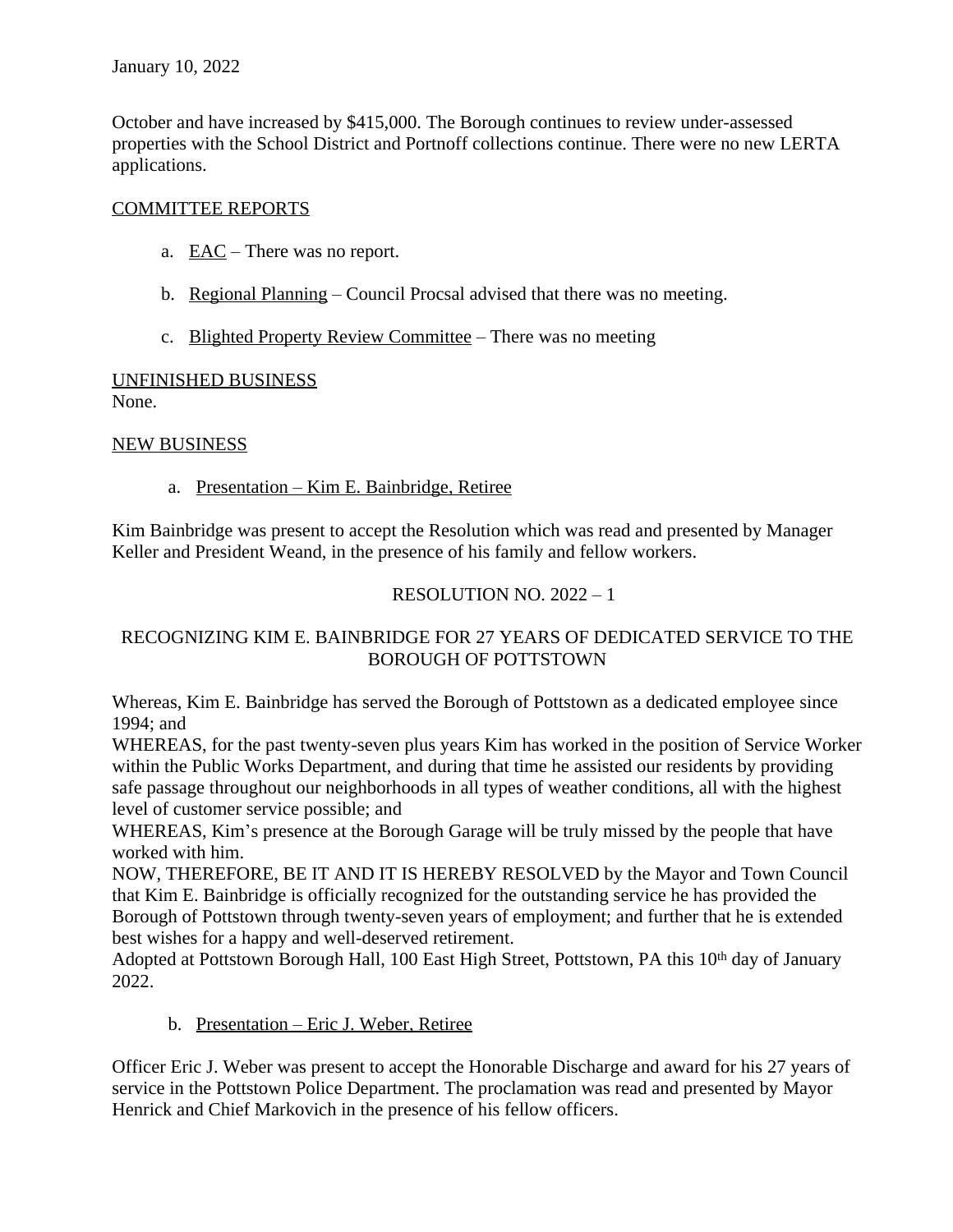c. Conditional Offer of Employment - Motion by Councilor Procsal, seconded by Councilor Lebedynsky to authorize the Chief of Police to extend a conditional offer of employment to one (1) eligible candidate from the Civil Service Eligibility List. Motion carried: 5 ayes.

d. Conditional Use – Bryan Tuckey - Motion by Councilor Lindsay, seconded by Councilor Lebedynsky to grant the Conditional Use request of Bryan Tuckey on behalf of MJ Nester Equipment Sales, LLC to permit an industrial contractor business at property located at 323 West High Street, with conditions as stated in the Order dated January 10, 2022. Motion carried; 5 ayes.

e. Sustainable Energy Plant - Motion by Councilor Procsal, seconded by Councilor Lebedynsky to adopt a Resolution conditionally granting preliminary/final approval to the land development application entitled, "Pottstown Sustainable Energy Park," submitted by PSEP, LLC for the property located at 451 Keystone Boulevard and conditionally granting associated waivers for certain requirements of Chapter 22, Subdivision and Land Development, and Chapter 26, Water, of the Code of Ordinances of the Borough of Pottstown, as amended.

# RESOLUTION NO. 2022- 2

A RESOLUTION OF THE BURGESS AND TOWN COUNCIL OF THE BOROUGH OF POTTSTOWN CONDITIONALLY GRANTING PRELIMINARY / FINAL APPROVAL TO A LAND DEVELOPMENT APPLICATION ENTITLED "POTTSTOWN SUSTAINABLE ENERGEY PARK" SUBMITTED BY PSEP, LLC FOR REAL PROPERTY LOCATED AT 451 KEYSTONE BOULEVARD; AND ALSO CONDITIONALLY GRANTING ASSOCIATED WAIVERS TO CERTAIN REQUIREMENTS OF CHAPTER 22, SUBDIVISION AND LAND DEVELOPMENT, AND CHAPTER 26, WATER, OF THE CODE OF ORDINANCES OF THE BOROUGH OF POTTSTOWN, AS AMENDED.

WHEREAS, PSEP, LLC (hereinafter the "Applicant") made application to Pottstown Borough for Land Development Approval for property located at 451 Keystone Boulevard, further identified as tax parcel number 16-00-15356-00-9, consisting of approximately 10.33 acres (hereinafter referred to as the "Subject Property"); and

WHEREAS, the Applicant is the equitable owner of the Subject Property; and

WHEREAS, related to its land development application, the Applicant submitted for review by the Borough's Engineer, staff, and other consultant, Revised Preliminary/Final Plan Land Development Plans for the "PSEP, LLC Pottstown Sustainable Energy Park" project, prepared by SSM Group, Inc., dated September 10, 2021, last revised December 7, 2021, and consisting of thirty (30) plan sheets, (hereinafter referred to as the "Plans"), and

WHEREAS, the Plans depict a cellulose-based solid waste gasification facility which will consist of a biofuel conversion facility, associated feedstock and biochar buildings, administrative office building, associated drives and parking areas, and other infrastructure and features to support the development; and

WHEREAS, simultaneous with the Applicant's submission of the Plans, the Applicant also submitted to the Borough a Waiver Request Letter dated December 7, 2021 (hereinafter referred to as the "Waiver Letter") in which the Applicant seeks seven (7) waivers from Chapter 22, Subdivision and Land Development, of the Borough of Pottstown Code of Ordinances, as amended, (hereinafter referred to as the "SALDO") and one (1) waiver from Chapter 26, Water, as amended, and more specifically identified as waivers from the following sections of those Chapters: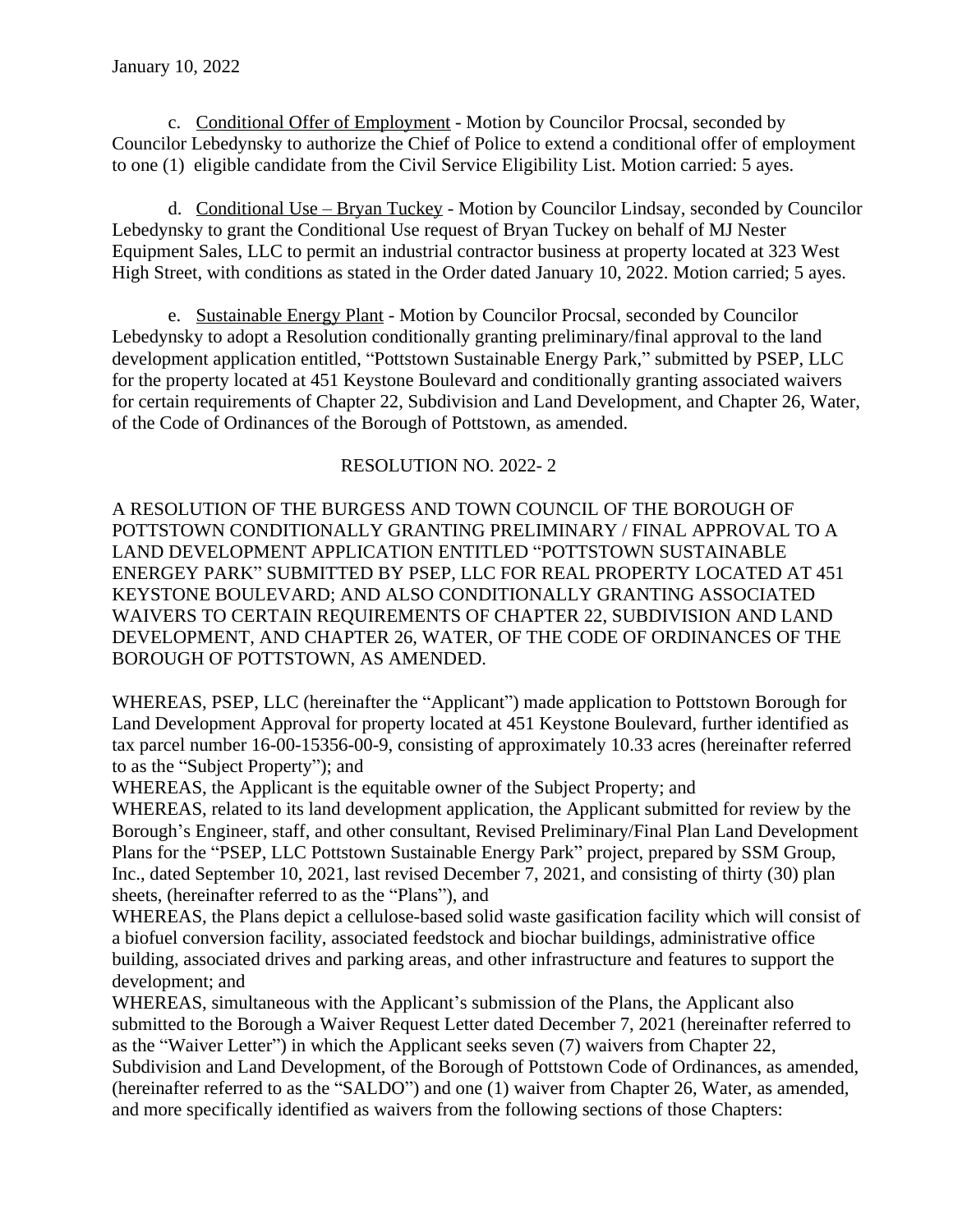1. Section 22-202 related to the formal application procedure requirements,

2. Section 22-400(3)(A), Section 22-A402.1, and Section 22-A402.2 related to the physical features and topography to be depicted on the Plans,

3. Section 22-503(A), Section 22-504, Section 22-505.1, and Section 22-508.1 related to the total number of shade trees required to be planted,

4. Section 22-504.4, Section 22-A505.1, and 22-A505.3 related to preservation of open space and recreational facilities,

5. Section 22-A511.3 related to the full extension of Keystone Boulevard;

6. Section 22-A512(C) related to the height of certain light poles,

7. Section 22-700.2 related to the timing for the posting of the financial security for the required public improvements, and

8. Section 26-224 related to the applicable post development stormwater runoff discharge rates; and

WHEREAS, the Borough's Engineer, CEDARVILLE Engineering Group, LLC, reviewed the Plans together with various relevant reports submitted by the Applicant and thereafter issued an engineering review letter dated January 7, 2022 and

WHEREAS, previously, on April 15, 2020, the Applicant and the Borough executed a Memorandum of Understanding governing, in part, the submission, processing, and approval the Plans (hereinafter referred to the as the "MOU"); and

WHEREAS, therein, the Applicant and the Borough agreed to substitute the Keystone Employment & Economic Plan Oversight Committee, jointly formed by Pottstown Borough and West Pottsgrove Township (hereinafter referred to as the "KEEP Committee"), for the Borough's Planning Commission with respect to, inter alia, the requirements of § 202 of the SALDO; and WHEREAS, on December 8, 2021, after several meetings between the Applicant and the KEEP Committee spanning approximately two (2) years which included the review of prior iterations of the Plans, the KEEP Committee, based on the Applicant's "will comply" letter submitted to the Borough and dated December 7, 2021, voted unanimously to:

1. Recommend to Pottstown's Borough Council that they grant preliminary/final approval of the PSEP land development plan for 451 Keystone Boulevard contingent upon the applicant satisfying all comments and conditions contained in the Cedarville engineering review letter dated November 4, 2021 and any subsequent engineering review letters issued by the Borough's Engineer; complying with the Zoning Hearing Board decision dated December 7, 2021; obtaining all Borough, Commonwealth, and federally required permits and approvals including but not limited to the Montgomery County Conservation District; agreeing to comply with all applicable ordinances, statutes, and regulations; and agreeing to comply with the Memorandum of Understanding between Pottstown Borough and SEP-I, LLC dated April 13, 2020 and assume all obligations contained therein; and

2. Recommend to Pottstown's Borough Council, subject to review and approval of the Borough's Solicitor and Engineer, that they grant the full and partial waivers requested on behalf of PSEP related to the land development application for 451 Keystone Boulevard contained within the Waiver Request Letter submitted by SSM Group, Inc. dated December 7, 2021; and

WHEREAS, on December 7, 2021, the prior day, the Borough of Pottstown Zoning Hearing Board granted the Applicant a variance related to the Plans to allow construction of eight (8) proposed feedstock silos with top piping to a maximum height of eight-five (85) feet, which exceeds the maximum building height of fifty-five (55) feet for the proposed provided for in § 509.3.1 of Chapter 27, Zoning, of the Borough of Pottstown Code of Ordinances, as amended,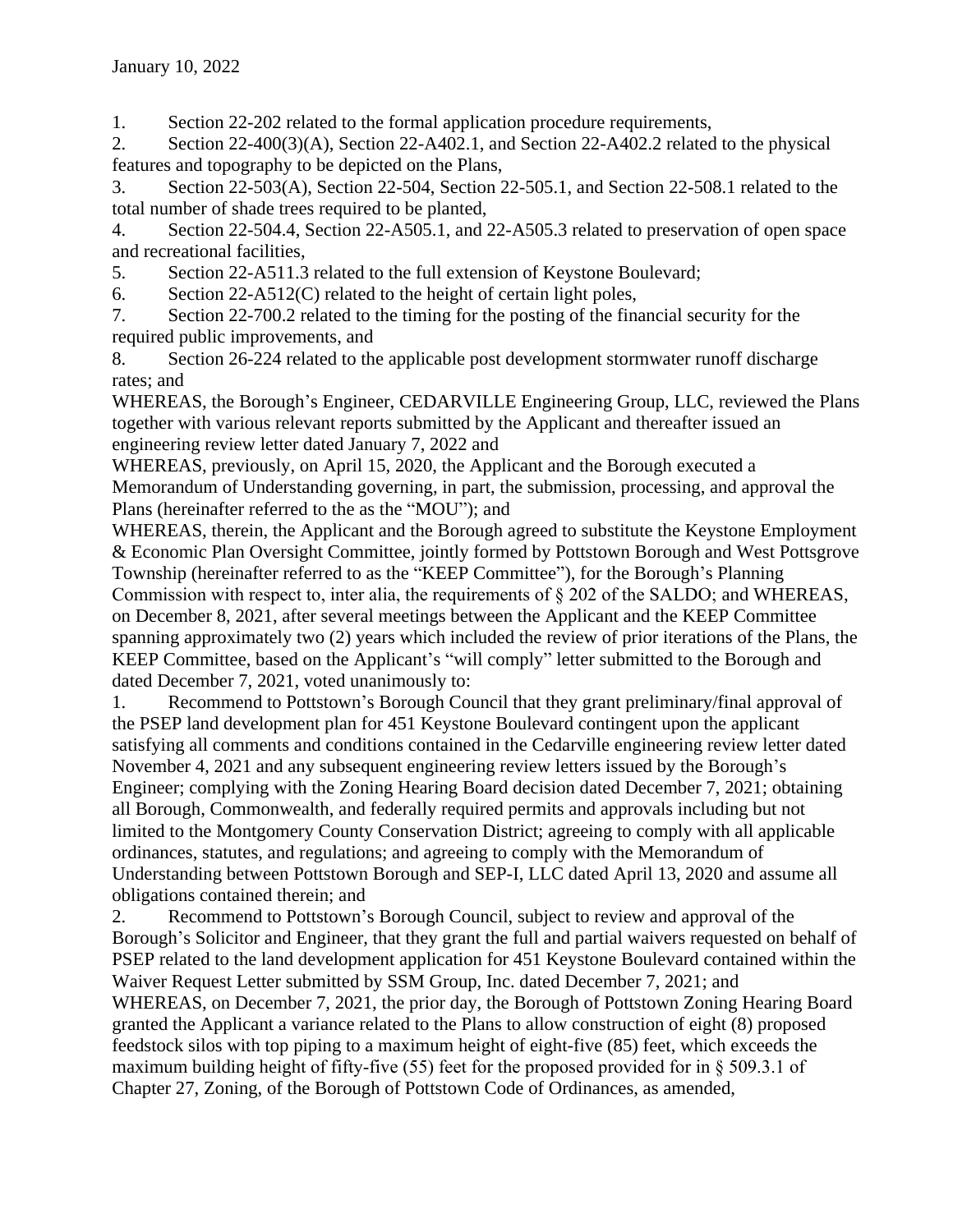NOW, THEREFORE, BE IT ENACTED AND RESOLVED by the Pottstown Borough Council as follows:

SECTION 1. Council hereby grants preliminary/final approval of the Plans and the waivers requested in the Waiver Letter conditioned upon the Applicant satisfying the conditions set forth below within two (2) years of the adoption of this Resolution unless such timeframe is extended upon request of Applicant and approval of the Borough, which approval will not be withheld but for good cause of a compelling nature. Any extension of time granted by the Borough shall be by Resolution. Preliminary/final approval granted pursuant this Resolution shall not constitute the granting of additional deferrals or waivers except as set forth herein. The Plans shall be only considered to have received preliminary/final approval and the waivers granted once the Borough determines that all conditions attached to said approval have been resolved to the satisfaction of the Borough, and those conditions are as follows:

A. Conditions of Plan Approval. The preliminary/final approval of the Plan is subject to strict compliance with the following conditions:

(1) Compliance with all comments and conditions set forth in the CEDARVILLE Engineering Group, LLC review letter dated January 7, 2022 to the satisfaction of the Borough's Engineer.

(2) Compliance with all comments and conditions set forth in the Herbert, Rowland & Grubic. Inc. review letter dated October 21, 2021 to the satisfaction of the Pottstown Borough Authority's Engineer.

(3) Compliance with the Zoning Hearing Board's Order dated December 7, 2021.

(4) Execution of any service or improvement agreements required by the Pottstown Borough Authority.

(5) Approval of the Plans by the Borough's Fire Chief/Fire Marshall.

(6) The Applicant providing to the Borough its estimated costs for the required public improvements so that the requisite amount of the financial security can be determined, to the satisfaction of the Borough, and posted pursuant to 53 P.S. 10509 prior to the recording of any plan and/or the issuance of any building, grading, or other permits, as provided herein, consistent with all requirements of the Municipalities Planning Code, as amended, except as may be waived by Section (B)(3), below, with respect to the timing required for the posting of the financial security.

(7) The preparation and execution of Development Agreement, the form of which shall be acceptable to the Borough Solicitor.

(8) The preparation and execution of Financial Security Agreement, the form of which shall be acceptable to the Borough Solicitor

(9) Applicant agreeing to comply with all Borough zoning, subdivision and land development, grading and other applicable ordinance requirements not specifically waived or relieved by the Zoning Hearing Board and/or Council.

(10) Receipt by the Applicant of all required outside agency permits and approvals including but not limited to the Montgomery County Conservation District and the Pennsylvania Department of Environmental Protection.

(11) Acknowledgement by the Applicant that, consistent herewith, the Applicant will not be granted any permits including but not limited to building or grading permits until (a) the record plan and all appropriate development and financial security agreements, easements, and other required legal documents are approved by the Borough and recorded with the Montgomery County Recorder of Deeds, and (b) all appropriate approvals and/or permits from Borough or other agencies for the above-mentioned project are received. Any work performed on this project without the proper permits, approvals, and agreements in place will be stopped.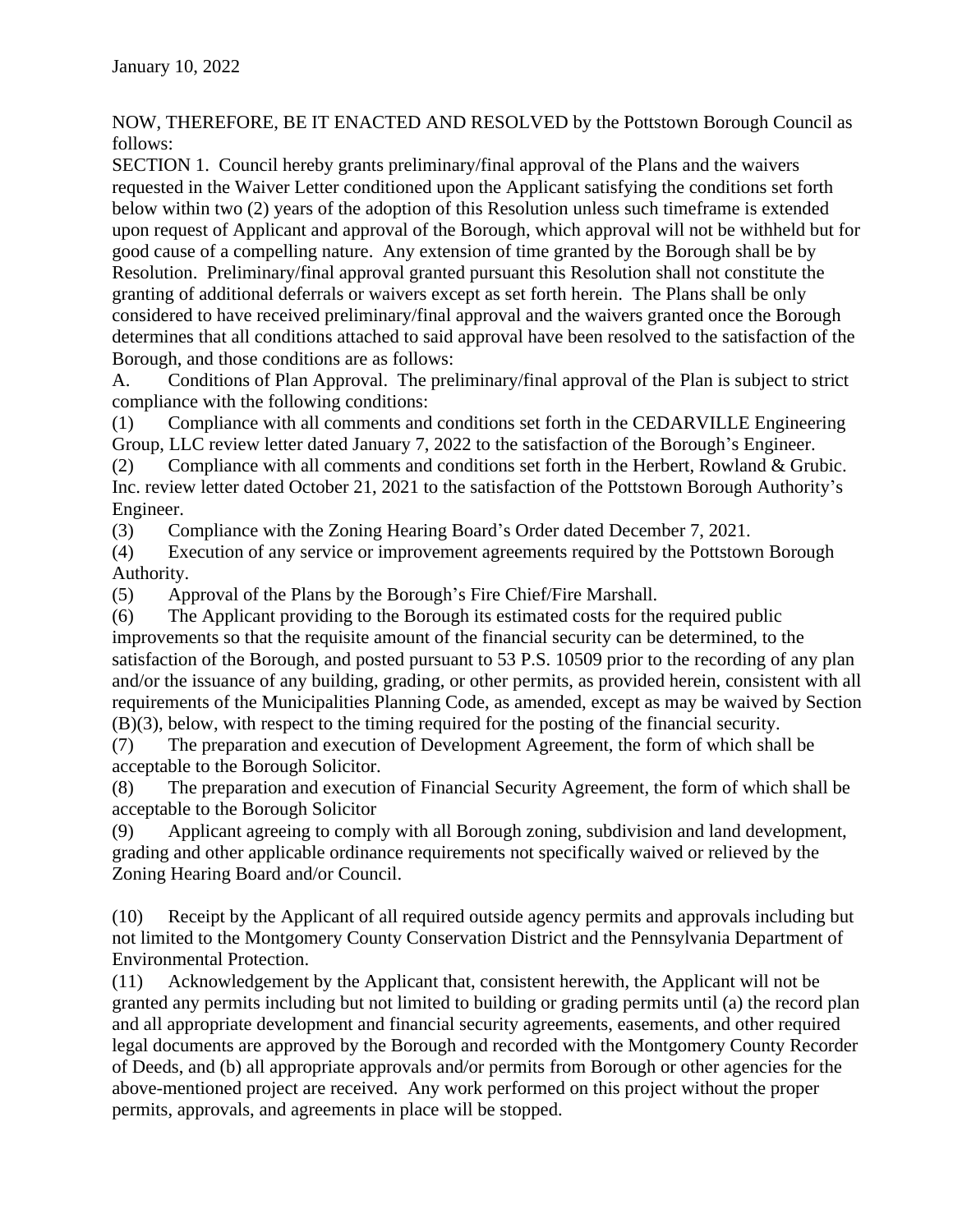(12) Applicant agreeing to address or correct any drainage and/or stormwater runoff problems that may be identified or arise as a result of land development in conformity with all statutes, ordinances and regulations in effect at the time of construction or identification of the issue, whichever is later.

(13) Applicant executing and recording a blanket easement on the site or other document in a form acceptable to the Borough Solicitor which shall permit the Borough to access all stormwater management facilities. The easement shall be noted on the Plans.

(14) Applicant executing and recording a Stormwater Management BMP Operations and Maintenance Agreement in a form acceptable to the Borough Solicitor.

(15) Acknowledgement by the Applicant that the plans shall be considered to have received preliminary/final approval once consultants and/or staff appointed by the Council determine that any and all conditions attached to said approval have been resolved to the satisfaction of staff, and any substantial changes to the approved Plan will require the submission of an amended land development plan consistent with the requirement of the Municipalities Planning Code, as amended.

(16) Applicant replenishing and maintaining the escrow established to reimburse the Borough for all reasonable legal, engineering, inspection, and other fees related to review, approval, and compliance with the Plans and Borough Ordinances, as permitted by the Municipalities Planning Code, as amended.

(17) Applicant agreeing to comply with the requirements of the MOU and assuming legal responsibility for any breach of the MOU by SEP-I, LLC, its heirs, successors, assignees, and the principles thereof as well their heirs, successors, and assignees.

B. Conditions of Grant of Waivers. The grant of the requested waivers is generally conditioned upon the Applicant receiving unconditional preliminary/final approval; provided, however, that the following requested waivers are also conditioned upon the following specific conditions:

(1) The requested waiver concerning Section 22-503(A), Section 22-504, Section 22-505.1, and Section 22-508.1 related to the total number of shade trees required to be planted is also specifically conditioned upon the Applicant paying to the Borough a fee in lieu of the required shade trees in the amount of \$12,000.00 payable upon the Applicant's submission for building permits,

(2) The requested waiver concerning Section 22-504.4, Section 22-A505.1, and 22-A505.3 related to preservation of open space and recreational facilities is also specifically conditioned upon the Applicant paying to the Borough a fee in lieu of the required open space and recreational facilities in the amount of \$20,000.00 payable upon the Applicant's submission for building permits, and

(3) The requested waiver concerning Section 22-700.2 related to the timing for the posting of the financial security for the required public improvements is also specifically conditioned upon the Applicant agreeing to (i) providing the required financial security for erosion and sedimentation control facilities, seeding, and respreading of topsoil; site preparation including but not limited to excavation, fill, and grading; stormwater management facilities; the required improvements for Keystone Boulevard; curbing and sidewalks; and monumentation, together with a ten-percent (10%) contingency and five-percent (5%) inspection fee based on the aggregate cost thereof, prior to the recording of the Plan, and then (ii) providing the required financial security for paving limited to the driveway and parking areas; trash enclosure; landscaping requirements contained in the SALDO, lighting, retaining walls, and pavements markings, together with a ten-percent (10%) contingency and five-percent (5%) inspection fee based on the aggregate cost thereof, upon the Applicant's submission for building permits.

SECTION 2. The conditions set forth in Section 1 above shall be accepted by the Applicant, in writing, within thirty (30) days from the date of receipt of this Resolution.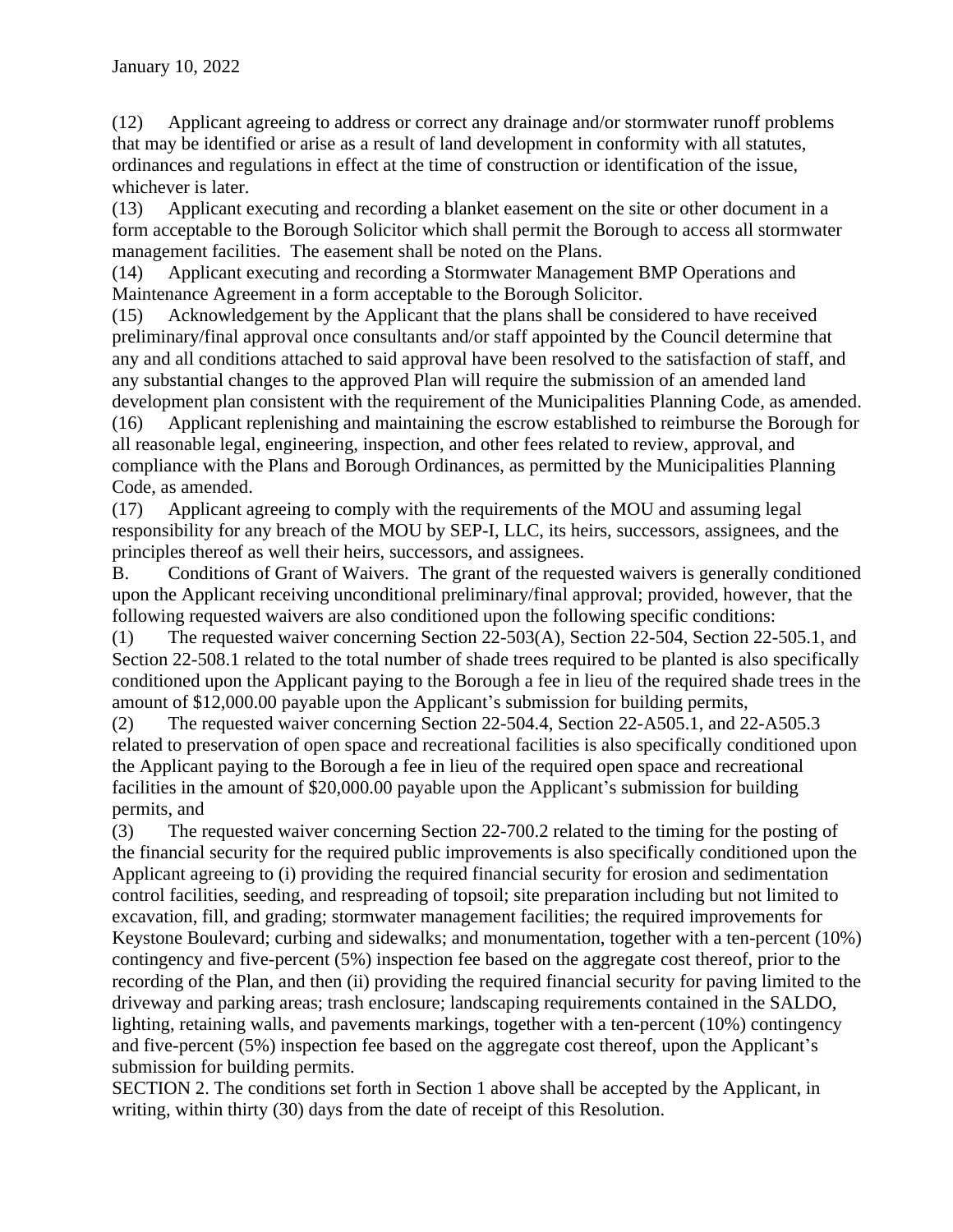SECTION 3. This Resolution shall become effective on the date upon which the conditions are accepted by the Applicant in writing. In the event that the executed Resolution is not delivered to the Borough within thirty (30) days of receipt, then the conditional preliminary/final approval granted pursuant hereto shall become null and void, the waivers requested shall be deemed denied, and the Plans shall be denied for failure to comply with the SALDO for the reasons set forth in the CEDARVILLE Engineering Group, LLC engineering review letter dated January 7, 2022 and the Herbert, Rowland & Grubic. Inc. review letter dated October 21, 2021.

SECTION 4. Any substantial change to the Plans inconsistent herewith shall require the submission of an amended land development plan, as per the requirements of the Municipalities Planning Code, as amended.

IN WITNESS WHEREOF, I hereby certify that this Resolution was adopted by the Pottstown Borough's Council this 10th day of January, 2022.

Motion carried: 5 ayes.

f. Chipotle Restaurant - Motion by Councilor Lebedynsky, seconded by Councilor Lindsay to adopt a Resolution conditionally granting preliminary/final approval to the land development application entitled, Chipotle Restaurant and Retail Space," submitted by Pottstown Equities, LLC for the property located at 200 Shoemaker Road and conditionally granting associated waivers for certain requirements of Chapter 22, Subdivision and Land Development, of the Code of Ordinances of the Borough of Pottstown, as amended.

#### RESOLUTION NO. 2022 – 3

A RESOLUTION OF THE BURGESS AND TOWN COUNCIL OF THE BOROUGH OF POTTSTOWN CONDITIONALLY GRANTING PRELIMINARY / FINAL APPROVAL TO A LAND DEVELOPMENT APPLICATION ENTITLED "CHIPOTLE RESTAURANT AND RETAIL SPACE" SUBMITTED BY POTTSTOWN EQUITIES, LLC FOR REAL PROPERTY LOCATED AT 200 SHOEMAKER ROAD; AND ALSO CONDITIONALLY GRANTING ASSOCIATED WAIVERS TO CERTAIN REQUIREMENTSOF CHAPTER 22, SUBDIVISION AND LAND DEVELOPMENT, OF THE CODE OF ORDINANCES OF THE BOROUGH OF POTTSTOWN, AS AMENDED.

WHEREAS, Pottstown Equities, LLC (hereinafter the "Applicant") made application to Pottstown Borough for Land Development Approval for property located at 200 Shoemaker Road, further identified as tax parcel no. 16-00-25833-30-5, consisting of approximately 1.459 acres, located within the HB – Highway Business District (hereinafter referred to as the "Subject Property"); and WHEREAS, the Applicant is the equitable owner of the Subject Property; and

WHEREAS, as part of to its application, the Applicant submitted for review by the Borough's consultants and staff, Revised Preliminary/Final Plan Land Development Plans for the "Chipotle Restaurant and Retail Space" project, prepared by Bursich Associates, Inc., dated September 17, 2021, last revised November 23, 2021 (hereinafter referred to as the "Plans"), and

WHEREAS, the Plans depict redevelopment of the Subject Property consisting of the demolition of an existing 5,562 square feet restaurant building and related improvements and the construction of a 2,400 square feet Chipotle restaurant with an outdoor seating area and associated dedicated pickup lane, a separate 7,200 square feet retail space, landscaping, and other infrastructure and features to support the development; and

WHEREAS, the Applicant also submitted to the Borough a Waiver Request Letter dated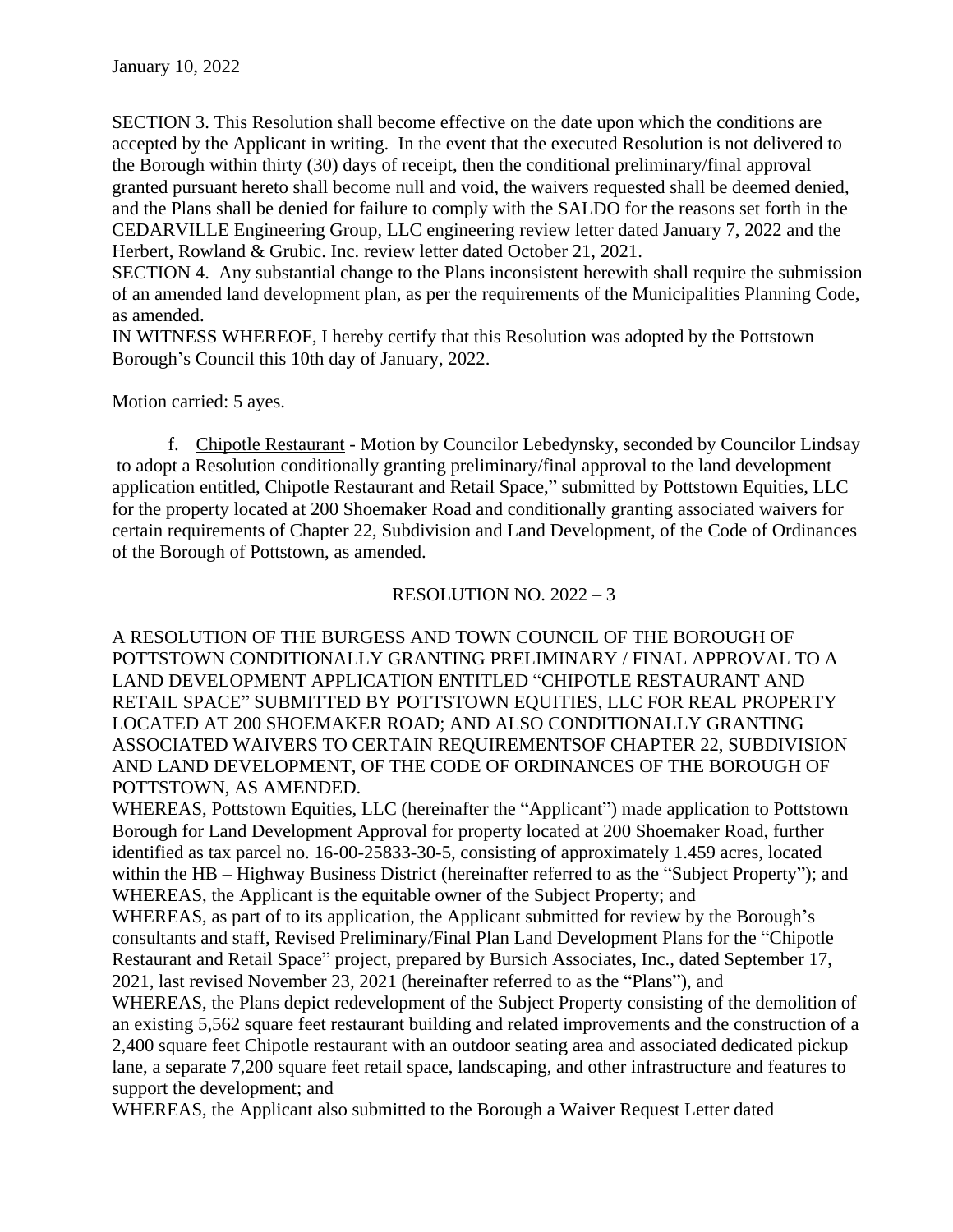November 22, 2021 (hereinafter referred to as the "Waiver Letter") in which the Applicant seeks four

(4) waivers from Chapter 22, Subdivision and Land Development, of the Borough of Pottstown Code of Ordinances, as amended, (hereinafter referred to as the "SALDO"), more specifically identified therein as waivers from the following sections of the SALDO:

1. Section 22-202 related to the formal application procedure requirements,

2. Section 22-400(3)(A) related to the physical features and topography to be depicted on the Plans,

3. Section 22-A402.1 related to information concerning physical and natural features to be depicted on the Plans, and

4. Section 22-A402.2 related to information concerning existing structures, parking areas, and landscape features to be depicted on the Plans, and

WHEREAS, during the December 15, 2021 meeting of the Borough's Planning Commission, the Applicant also effectively requested waivers from § 22-503(A), § 22-504, §22-505.1, and § 22- 508.1 of the SALDO related to the total number of shade trees required to be planted and also § 22- 504.4, § 22-A505.1, and § 22-A505.3 of the SALDO related to preservation of open space and recreational facilities (hereinafter referred to as the "Additional Waivers"), and

WHEREAS, the Borough's Engineer, CEDARVILLE Engineering Group, LLC, reviewed the Plans together with various relevant reports submitted by the Applicant and thereafter issued an engineering review letter dated December 10, 2021, and

WHEREAS, the Borough Traffic Engineer, Traffic Planning and Design, Inc., also reviewed the Plans together with various relevant reports submitted by the Applicant and thereafter issued a traffic engineering review letter dated December 14, 2021, and

WHEREAS, the Pottstown Borough Authority's Engineer, Herbert, Rowland & Grubic, Inc., also reviewed the Plans together with various relevant reports submitted by the Applicant and thereafter issued a water and sewer systems engineering review letter dated December 10, 2021, and WHEREAS, the Montgomery County Planning Commission also reviewed the Plans together with various relevant reports submitted by the Applicant and thereafter issued a review letter dated October 26, 2021, and

WHEREAS, the Borough plans to construct a traffic circle or other traffic circulation improvement deemed appropriate by the Borough's Traffic Engineer at the intersection of Shoemaker Road and Robinson Street (hereinafter referred to as the "Traffic Circle") and in furtherance of that project secured financial support from property owners in the vicinity of the intersection who will benefit from improved traffic circulation at that juncture resulting from the Traffic Circle; and WHEREAS, the Applicant expressed support for the Traffic Circle and acknowledged its value to the proposed land development and desires to voluntarily contribute \$50,000 to the Borough towards the planning and construction of the off-site improvement if the Applicant secures approval of the Plans and is able to proceed to construction on the proposed restaurant and retail space; and WHEREAS, on December 15, 2021, after several meetings between the Applicant and the Borough's Planning Commission, which included the review of the Plans and the review letters identified above, the Planning Commission, voted unanimously to:

1. Recommend to Borough Council that they grant preliminary/final approval of the Plans contingent upon the Applicant complying with the Borough Engineer's review letter dated letter dated December 10, 2021; complying with the Borough's Traffic Engineer's review letter dated December 14, 2021; complying with the Borough Authority's Engineer's review letter dated December 10, 2021; complying with the Montgomery County Planning Commission's review letter dated October 26, 2021; contributing \$50,000 to the Traffic Circle; paying a \$12,000 fee in lieu of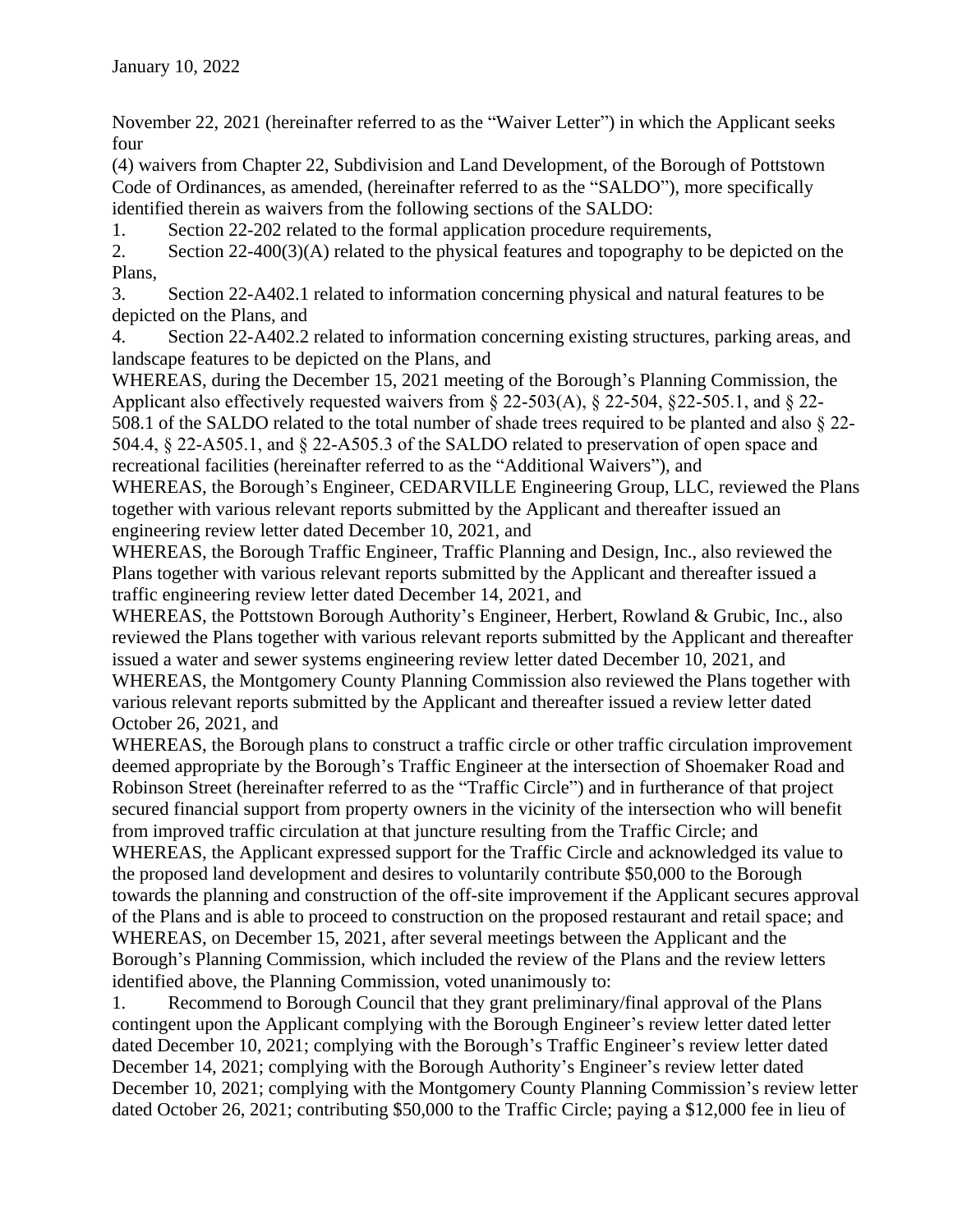the required trees; paying a fee in lieu of the required open space (to be calculated as redevelopment); and obtaining Borough Council approval of the final architectural elevations, and

2. Recommend to Borough Council that they grant the full and partial waivers within the Waiver Letter and the Additional Waivers; and

NOW, THEREFORE, BE IT ENACTED AND RESOLVED by the Pottstown Borough Council as follows:

SECTION 1. Council hereby grants preliminary/final approval of the Plans and the waivers requested in the Waiver Letter, as well as the Additional Waivers, conditioned upon the Applicant satisfying the conditions set forth below within two (2) years of the adoption of this Resolution unless such timeframe is extended upon approval of the Borough. Any extension of time granted by the Borough shall be by Resolution. Preliminary/final approval granted pursuant this Resolution shall not constitute the granting of additional deferrals or waivers except as set forth herein. The Plans shall be only considered to have received preliminary/final approval and the waivers granted once the Borough determines that all conditions attached to said approval or grant of waivers have been resolved to the satisfaction of the Borough, and those conditions are as follows:

A. Conditions of Plan Approval. The preliminary/final approval of the Plan is subject to strict compliance with the following conditions:

(1) Compliance with all comments and conditions set forth in the CEDARVILLE Engineering Group, LLC review letter dated December 10, 2021 to the satisfaction of the Borough's Engineer.

(2) Compliance with all comments and conditions set forth in the Traffic Planning and Design, Inc. review letter dated December 14, 2021 to the satisfaction of the Borough's Traffic Engineer.

(3) Compliance with all comments and conditions set forth in the Herbert, Rowland & Grubic, Inc. review letter dated December 10, 2021 to the satisfaction of the Borough Authority's Traffic Engineer.

(4) Compliance with all comments and conditions set forth in the Montgomery County Planning Commission review letter dated October 26, 2021 to the satisfaction of the Borough's Manager.

(5) Execution of any service or improvement agreements required by the Pottstown Borough Authority.

(6) Approval of the Plans by the Borough's Fire Chief/Fire Marshall.

(7) The Applicant providing to the Borough its estimated costs for the required public improvements so that the requisite amount of the financial security can be determined, to the satisfaction of the Borough, and posted pursuant to 53 P.S. 10509 prior to the recording of any plan and/or the issuance of any building, grading, or other permits, as provided herein, consistent with all requirements of the Municipalities Planning Code, as amended.

(8) The Applicant paying to the Borough a contribution of \$50,000 to be used for the Traffic Circle or a similar off-site improvement which benefits the Subject Property.

(9) Approval of Borough Council of the final architectural elevations.

(10) The preparation and execution of a development agreement, the form of which shall be acceptable to the Borough Solicitor.

(11) The preparation and execution of a financial security agreement, the form of which shall be acceptable to the Borough Solicitor

(12) Applicant agreeing to comply with all Borough zoning, subdivision and land development, grading and other applicable ordinance requirements not specifically waived or relieved by the Zoning Hearing Board and/or Council, where appropriate.

(13) Receipt by the Applicant of all required outside agency permits and approvals including but not limited to the Montgomery County Conservation District and the Pennsylvania Department of Environmental Protection.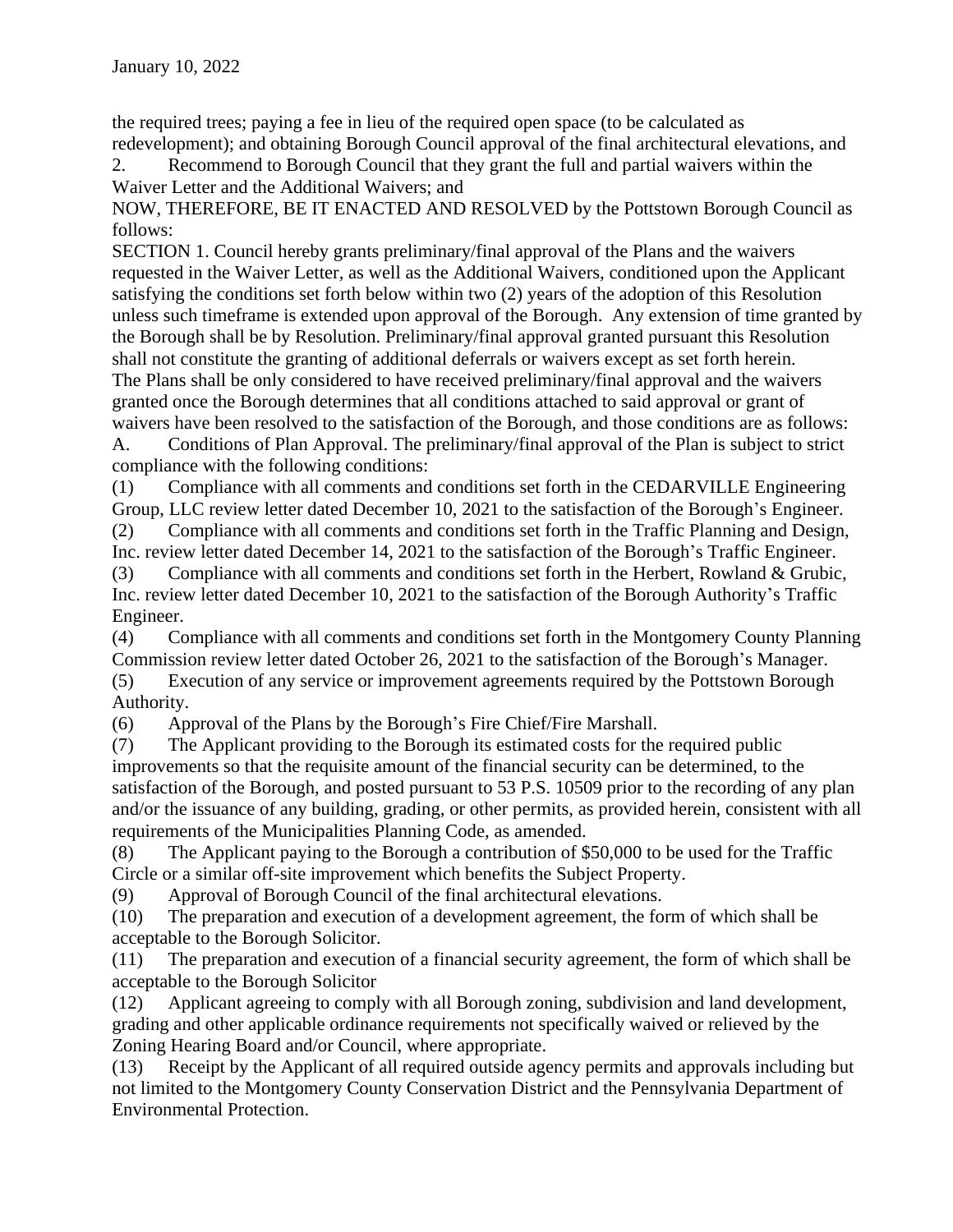(14) Acknowledgement by the Applicant that, consistent herewith, the Applicant will not be granted any permits including but not limited to building or grading permits until (a) the record plan and all appropriate development and financial security agreements, easements, and other required legal documents are approved by the Borough and recorded with the Montgomery County Recorder of Deeds, and (b) all appropriate approvals and/or permits from Borough or other agencies for the above-mentioned project are received. Any work performed on this project without the proper permits, approvals, and agreements in place will be stopped.

(15) Applicant agreeing to address or correct any drainage and/or stormwater runoff problems that may be identified or arise as a result of land development in conformity with all statutes, ordinances and regulations in effect at the time of construction or identification of the issue, whichever is later.

(16) Applicant executing and recording a blanket easement on the site or other document in a form acceptable to the Borough Solicitor which shall permit the Borough to access all stormwater management facilities. The easement shall be noted on the Plans.

(17) Applicant executing and recording a Stormwater Management BMP Operations and Maintenance Agreement in a form acceptable to the Borough Solicitor.

(18) Acknowledgement by the Applicant that the Plans shall be considered to have received preliminary/final approval once consultants and/or staff appointed by the Council determine that any and all conditions attached to said approval have been resolved to the satisfaction of staff, and any substantial changes to the approved Plans will require the submission of an amended land development plan consistent with the requirement of the Municipalities Planning Code, as amended.

(19) Applicant replenishing and maintaining the escrow established to reimburse the Borough for all reasonable legal, engineering, inspection, and other fees related to review, approval, and compliance with the Plans and Borough Ordinances, as permitted by the Municipalities Planning Code, as amended.

B. Conditions of Grant of Waivers. The grant of the requested waivers is generally conditioned upon the Applicant receiving preliminary/final approval consistent herewith; provided, however, that the following requested waivers are also conditioned upon the following specific conditions:

(1) The requested waiver concerning § 22-503(A), § 22-504, § 22-505.1, and § 22-508.1 related to the total number of shade trees required to be planted is also specifically conditioned upon the Applicant paying to the Borough a fee in lieu of the required shade trees in the amount of \$6,000.00, and

(2) The requested waiver concerning § 22-504.4, § 22-A505.1, and § 22A505.3 related to preservation of open space and recreational facilities is also specifically conditioned upon the Applicant paying to the Borough a fee in lieu of the required open space and recreational facilities in the amount of acceptable to the Borough which shall be based on the redevelopment of the Subject Property.

SECTION 2. The conditions set forth in Section 1 above shall be accepted by the Applicant, in writing, within thirty (30) days from the date of receipt of this Resolution.

SECTION 3. This Resolution shall become effective on the date upon which the conditions are accepted by the Applicant in writing. In the event that the executed Resolution is not delivered to the Borough within thirty (30) days of receipt, then the conditional preliminary/final approval granted pursuant hereto shall become null and void, the waivers requested shall be deemed denied, and the Plans shall be denied for failure to comply with the SALDO for the reasons set forth in the CEDARVILLE Engineering Group, LLC engineering review letter December 10, 2021; Traffic Planning and Design, Inc. review letter dated December 14, 2021; Herbert, Rowland & Grubic, Inc.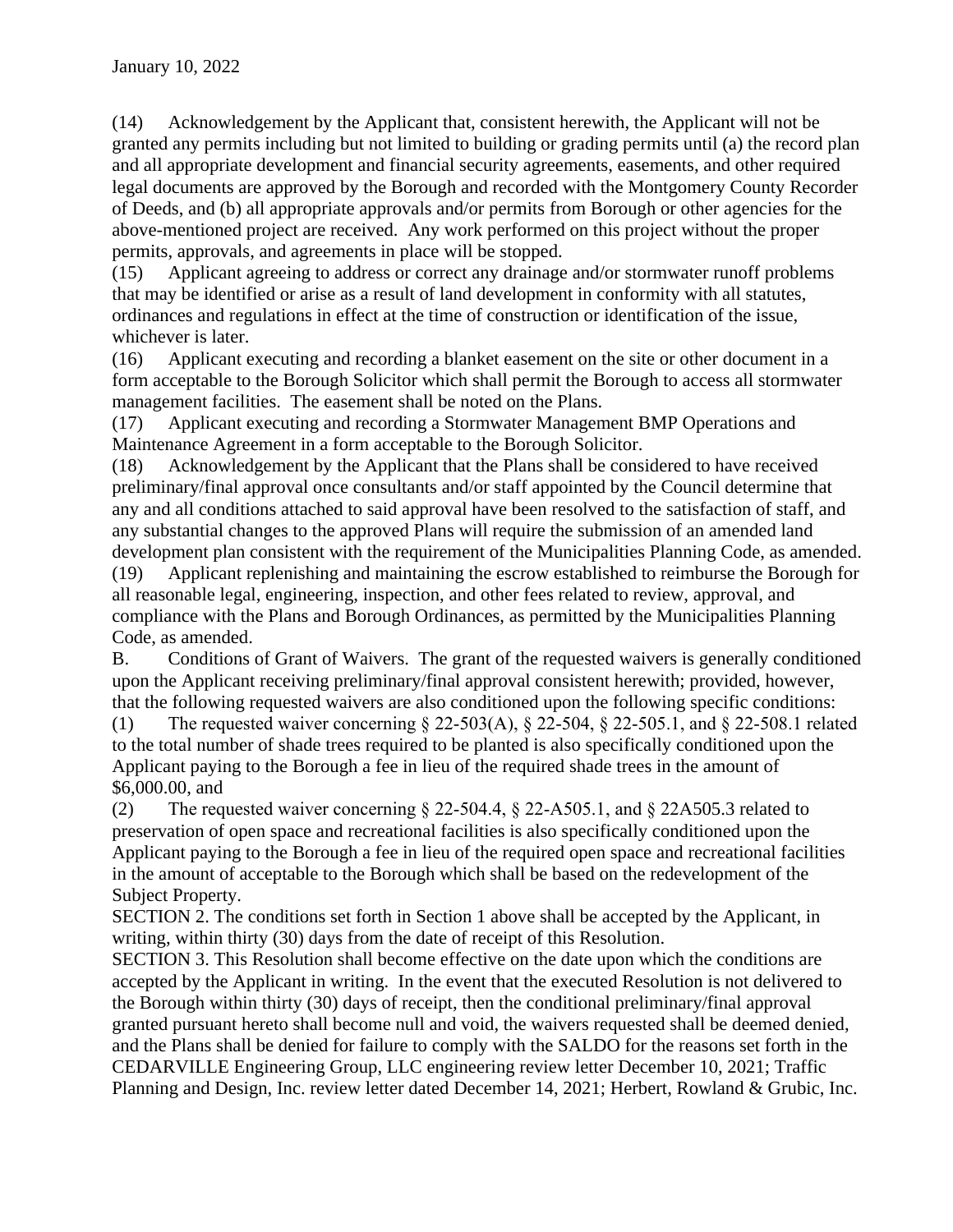review letter dated December 10, 2021; and the Montgomery County Planning Commission review letter dated October 26, 2021.

SECTION 4. Any substantial change to the Plans inconsistent herewith shall require the submission of an amended land development plan, as per the requirements of the Municipalities Planning Code, as amended.

IN WITNESS WHEREOF, I hereby certify that this Resolution was adopted by Pottstown Borough's Council this 10th day of January, 2022.

Councilor Procsal noted that some will miss Friendly's but this will be a great addition to the Borough.

Motion carried: 5 ayes.

g. Master Traffic Ordinance - Motion by Councilor Lebedynsky, seconded by Councilor Lindsay to authorize the Solicitor to prepare and advertise an amendment to the Master Traffic Ordinance establishing various stop sign intersections. Motion carried: 5 ayes.

h. Sewer Ordinance Amendment – Motion by Councilor Lebedynsky, seconded by Councilor Procsal to authorize the Solicitor to prepare and advertise an amendment to the Sewer Ordinance. Motion carried: 5 ayes.

i. Deputization to Collect Taxes - Motion by Lindsay, seconded by Councilor Vanni to adopt a Resolution accepting deputization by the Elected Tax Collector to the Borough of Pottstown, for the purposes of collecting Borough and County Real Estate Taxes

# RESOLUTION NO. 2022-4

### A RESOLUTION OF THE BURGESS AND TOWN COUNCIL OF THE BOROUGH OF POTTSTOWN ACCEPTING DEPUTIZATION BY THE ELECTED TAX COLLECTOR FOR THE PURPOSES OF COLLECTING BOROUGH AND COUNTY REAL ESTATE TAXES

WHEREAS, the elected Tax Collector of the Borough of Pottstown, being appointed for the term beginning January l, 2022, has chosen to deputize the Borough for the collection of all Borough and Montgomery County taxes; and

WHEREAS, the elected Tax Collector desires to deputize for the period beginning January l, 2022 and ending December 3 1, 2025; and

WHEREAS, the Borough has opted to accept such deputization for the collection of Borough and County taxes during the said period; and

WHEREAS, it is in the best interest of the Borough of Pottstown to approve the proposed deputization.

NOW, THEREFORE, BE IT RESOLVED by the Pottstown Borough Council as follows: SECTION l . The Resolution is hereby approved and the proper officers are authorized to execute same on behalf of the Borough.

SECTION 2. The Borough does hereby accept deputization from the elected Tax Collector. SECTION 3. The proper officers of the Borough are hereby authorized to execute all documents necessary to secure the approval of Montgomery County to the action of the Tax Collector and deputizing the Borough for the collection of Borough and County taxes.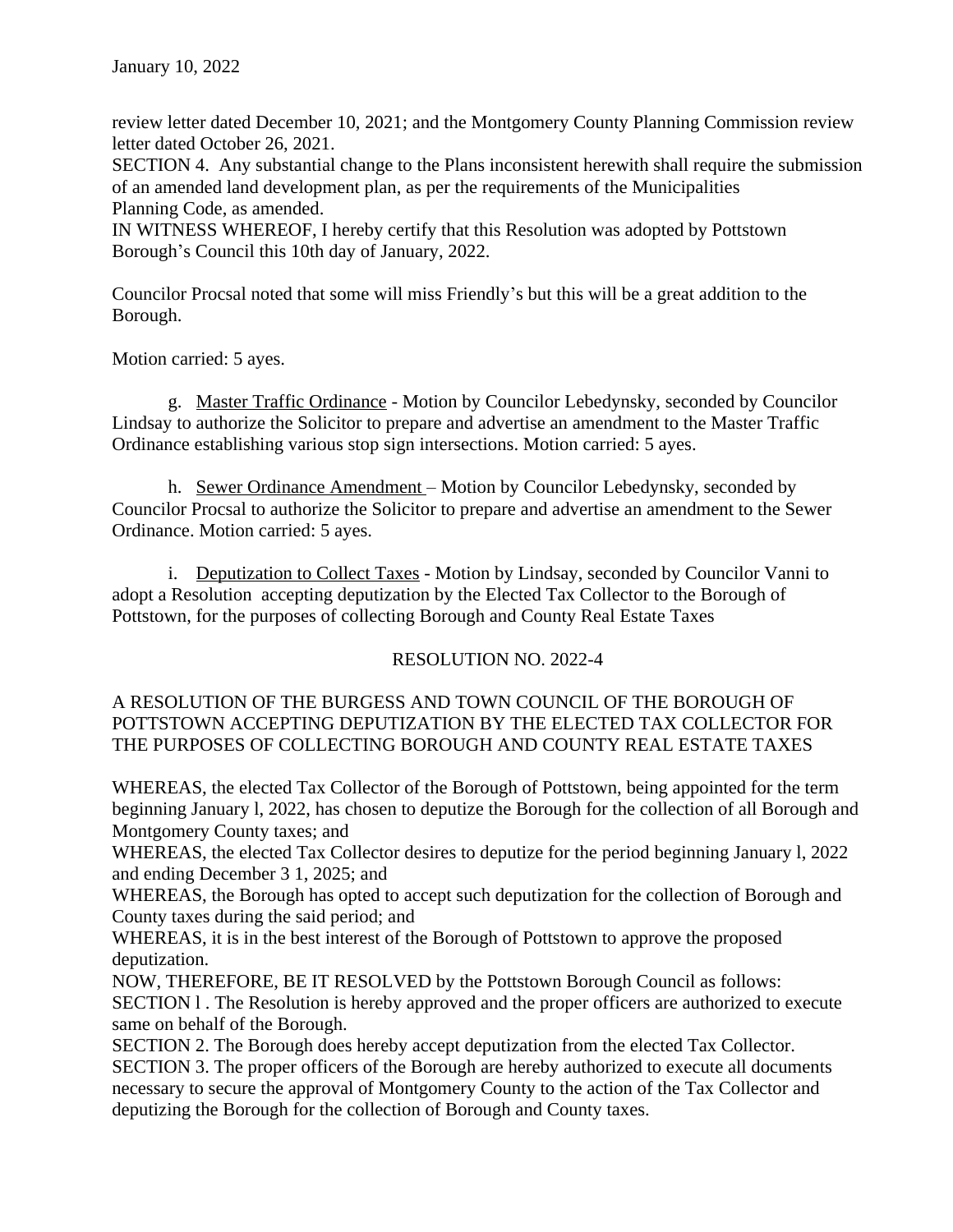### ENACTED AND RESOLVED THIS 10th day of January 2022.

Motion carried: 5 ayes.

j. Fee Schedule Amendment - Motion by Councilor Lebedynsky, seconded by Councilor Procsal to adopt a Resolution amending the Fee Schedule associated with Right to Know fees, Police Department services, Public Works services and Water, Sewer and Trash fees.

### RESOLUTION NO. 2022 – 5

A RESOLUTION AMENDING THE FEE SCHEDULE OF THE BOROUGH OF POTTSTOWN RELATED TO FEES ASSOCIATED WITH RIGHT TO KNOW REQUESTS, POLICE DEPARTMENT SERVICES, PUBLIC WORKS DEPARTMENT SERVICES, SERVICES FOR WATER, SEWER AND TRASH.

WHEREAS, the Burgess and Town Council of the Borough of Pottstown has adopted a comprehensive Fee Resolution on July 10, 1995; and

WHEREAS, the Borough periodically reviews the Fee Schedule to determine if additions and/or amendments to the Fee Schedule are necessary and proper; and

WHEREAS, based upon recommendation of various department heads of the Borough of Pottstown, the Borough of Pottstown desires to revise and amend its Fee Schedule to amend certain fees and to establish other fees.

NOW, THEREFORE, BE IT AND IT IS HEREBY RESOLVED by the Burgess and Town Council of the Borough of Pottstown, as follows:

SECTION 1. Fees associated with police and special police service fees are hereby amended as set forth below:

Barricade Fees:

Small Wooden Barricade - \$ 3.00

Large Wooden Barricade - \$ 5.00

Metal Barricade - \$ 5.00

Lighted Barricade charge – (Deleted)

Delivery and Removal of Barricade Fees:

\$ 25.00 for event with use of pick-up truck for delivery/removal

\$ 50.00 for event with use of pick-up truck and trailer

\$ 100.00 for event with use of loader

SECTION 2. The following fees associated with Right to Know Requests are hereby amended as follows:

a) Black and white copies – cost per page \$0.25 per copy up to 1,000 pages; \$0.20 per copy above 1,000 pages

- b) Color copies cost per page \$0.50 per copy
- c) Specialized Documents actual cost
- d) CD/DVD actual cost; not to exceed \$1.00 per disc
- e) Flash drive actual cost
- f) Facsimile actual cost
- g) Other media actual cost
- h) Conversion to paper \$0.25 per page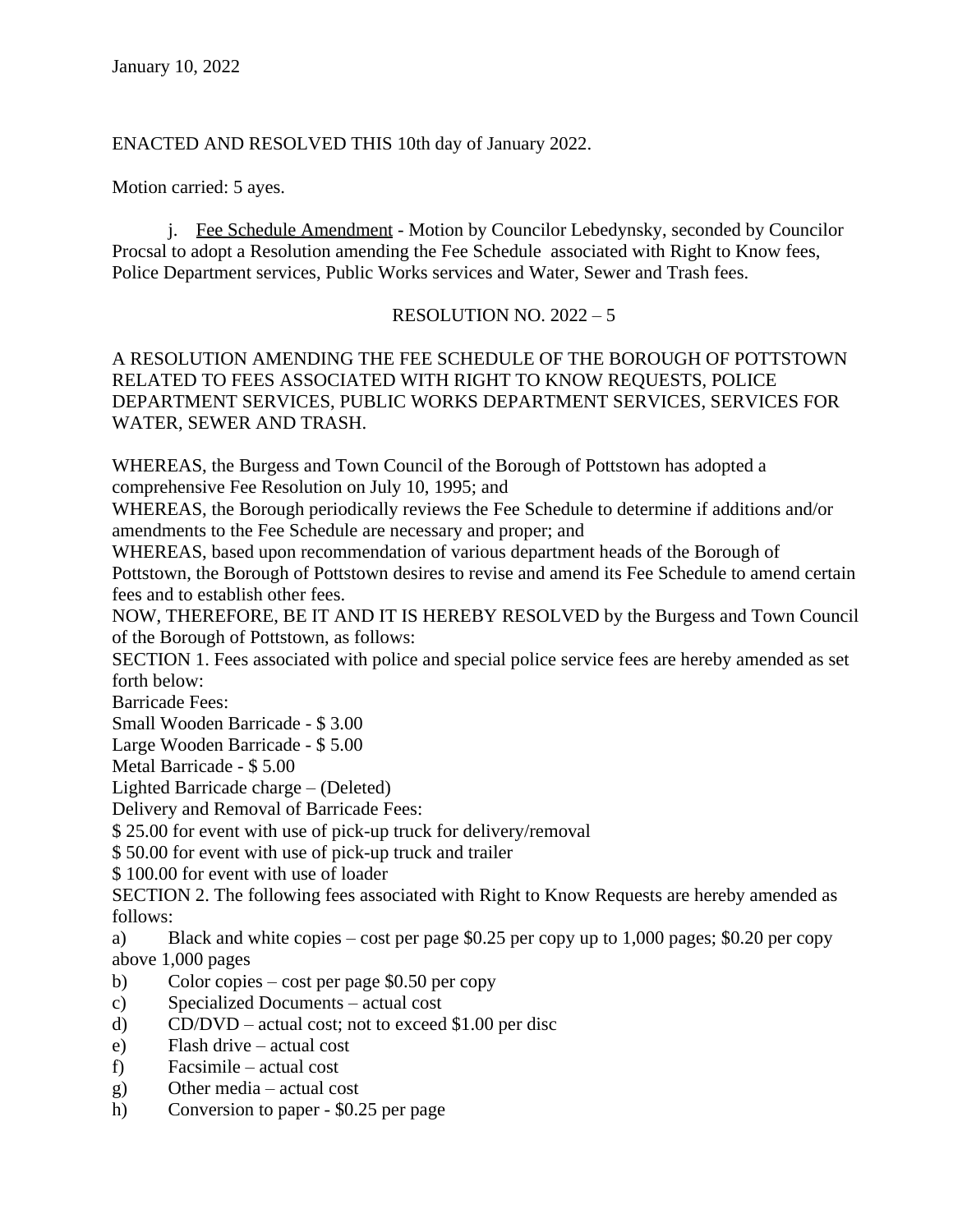- i) Postage actual cost of USPS first-class postage
- j) Certification \$5.00 per document/record

SECTION 3. The following fees associated with public work services, sewer services, water services and trash services shall be amended and/or created to read as follows:

Public Work Services

Snowblower - \$ 60.00 per hour

- DD. Sewer Service Fees
- 8. Service call after normal work hours (customer problem in building) \$ 60.00 per hr.
- MM. Trash Service Fees
- 7. Mattress Bag x-King (78" width x 12" x 90" length) \$6.75 per bag
- OO. Water Service Fees
- 9. Service call after normal work hours (Customer problem) \$ 60.00

SECTION 4. All future modifications of these fees and other fees established by the comprehensive Fee Schedule should be made by Resolution from time to time, duly adopted by the Burgess and Town Council of the Borough of Pottstown. All other fees as set forth in the Borough Fee Schedule are reaffirmed.

SECTION 5. This Resolution shall become effective immediately upon enactment. ENACTED and RESOLVED this 10th day of January 2022.

Motion carried: 5 ayes.

k. Assignment and Assumption with Support Agreement – Motion by Councilor Lebedynsky, seconded by Councilor Procsal to approve and authorize execution of the Assignment and Assumption with Support Agreement among the Pottstown Borough Authority, the Borough of Pottstown, Upper Pottsgrove Township and Pennsylvania-American Water Company to allow PAWC to assume the rights, title, interest, duties and obligations of the Township under the Service Agreement as amended and modified by terms and conditions set forth in this Agreement. Motion carried: 5 ayes.

l. Settlement Agreement - Motion by Councilor Procsal, seconded by Councilor Lebedynsky to approve and authorize execution of the Settlement Agreement and Release among the Pottstown Borough Authority, the Borough of Pottstown and Upper Pottsgrove Township to settle the litigation initiated by Upper Pottsgrove Township in the Montgomery County Court of Common Pleas. Motion carried: 5 ayes.

m. Credit Enhancement Agreement - Motion by Councilor Lebedynsky, seconded by Councilor Lindsay to approve and authorize execution of the Credit Enhancement Agreement between the Borough of Pottstown and the Pottstown Borough Authority authorizing the payment of \$85,000 from the Authority to the Borough, pursuant to the Borough's agreement to provide credit enhancement to the Authority, subject to the approval of the Solicitor. Motion carried: 5 ayes.

n. Reading Gravity Races - Motion by Councilor Lebedynsky, seconded by Councilor Lindsay to grant the request of Reading Gravity Racing to hold its Soap Box Races on March 13, 2022 and October 9, 2022 (rain dates March 20 and October 16), resulting in the closing of Wilson Street from 11:00 a.m. – 6:00 p.m., subject to review and approval of the Police and Fire Departments. Motion carried: 5 ayes.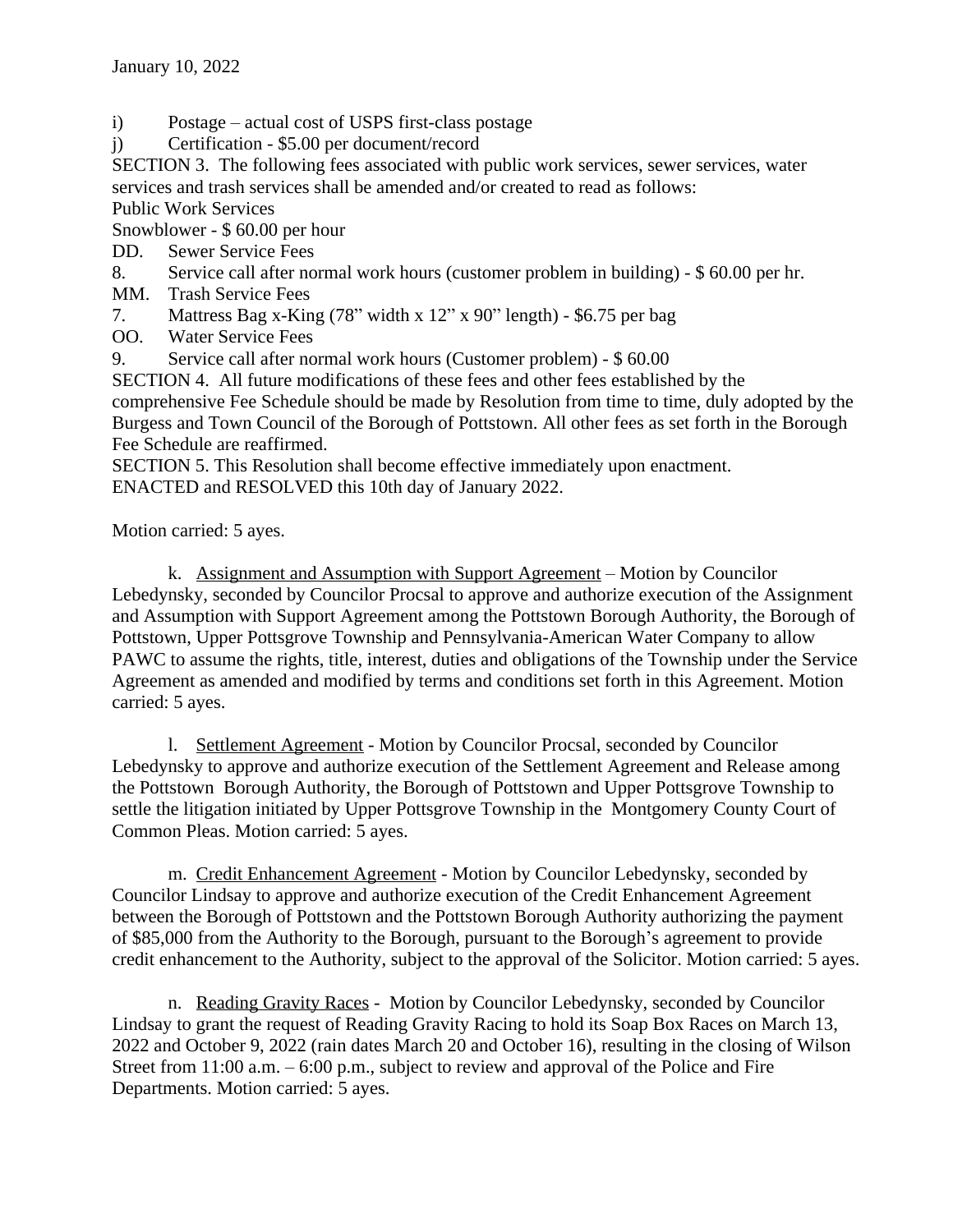o. Pottstown Bike Race - Motion by Councilor Lindsay, seconded by Councilor Vanni to grant the request of the Pottstown Criterium to hold its June 11, 2022 Pottstown Bike Race, resulting in the closure of several streets in the East End of the Borough, from 8:00 a.m. – 8:00 p.m., subject to review of the Police and Fire Departments. Motion carried: 5 ayes.

p. Blighted Property Review – Motion by Councilor Procsal, seconded by Councilor Lebedynsky to reappoint Kevin Brown, Brian Hydier, Deb Penrod and Ryan Procsal to the Blighted Property Review Committee for one-year terms to expire December 31, 2022. Motion carried: 5 ayes.

q. Pottstown Borough Authority - Motion by Councilor Lebedynsky, seconded by Councilor Lindsay to reappoint Jeffrey Chomnuk to the Pottstown Borough Authority for a fiveyear term to expire January 1, 2027. Motion carried: 5 ayes.

r. Zoning Hearing Board - Motion by Councilor Procsal, seconded by Councilor Lindsay to adopt a Resolution appointing an individual to the Zoning Hearing Board for a three-year term to expire January 1, 2025 and to appoint an individual to the alternate position for a term to expire January 1, 2024.

# RESOLUTION NO. 2022 – 6

### A RESOLUTION APPOINTING JAY HARP AS A MEMBER OF THE POTTSTOWN BOROUGH ZONING HEARING BOARD FOR A TERM OF THREE (3) YEARS AND APPOINTING N/A AS AN ALTERNATE MEMBER OF THE ZONING HEARING BOARD FOR A TERM OF THREE (3) YEARS.

WHEREAS, Article IX of the Pennsylvania Municipalities Planning Code and Section 901 of the Pottstown Borough Zoning Ordinance authorizes Borough Council to appoint, by Resolution, members of the Pottstown Borough Zoning Hearing Board.

NOW, THEREFORE, BE IT AND IT IS HEREBY RESOLVED by the Burgess and Town Council of the Borough of Pottstown, Montgomery County, Pennsylvania, as follows:

 1. Jay Harp is hereby appointed to the Pottstown Borough Zoning Hearing Board for a three (3) year term, expiring January 1, 2025.

2. N/A is hereby appointed to the Pottstown Borough Zoning Hearing Board as an alternate member for a three (3) year term, expiring January 1, 2024.

3. That the said member and alternate member shall participate in all proceedings of the Pottstown Borough Zoning Hearing Board to the same and full extent as provided by law. ENACTED AND RESOLVED this 10th day of January, A.D. 2022.

Motion carried: 5 ayes.

REPORT OF BILLS – Motion by Councilor Lebedynsky, seconded by Councilor Lindsay to pay the outstanding bills in the amount \$3,715,420.46**.** Motion carried: 5 ayes.